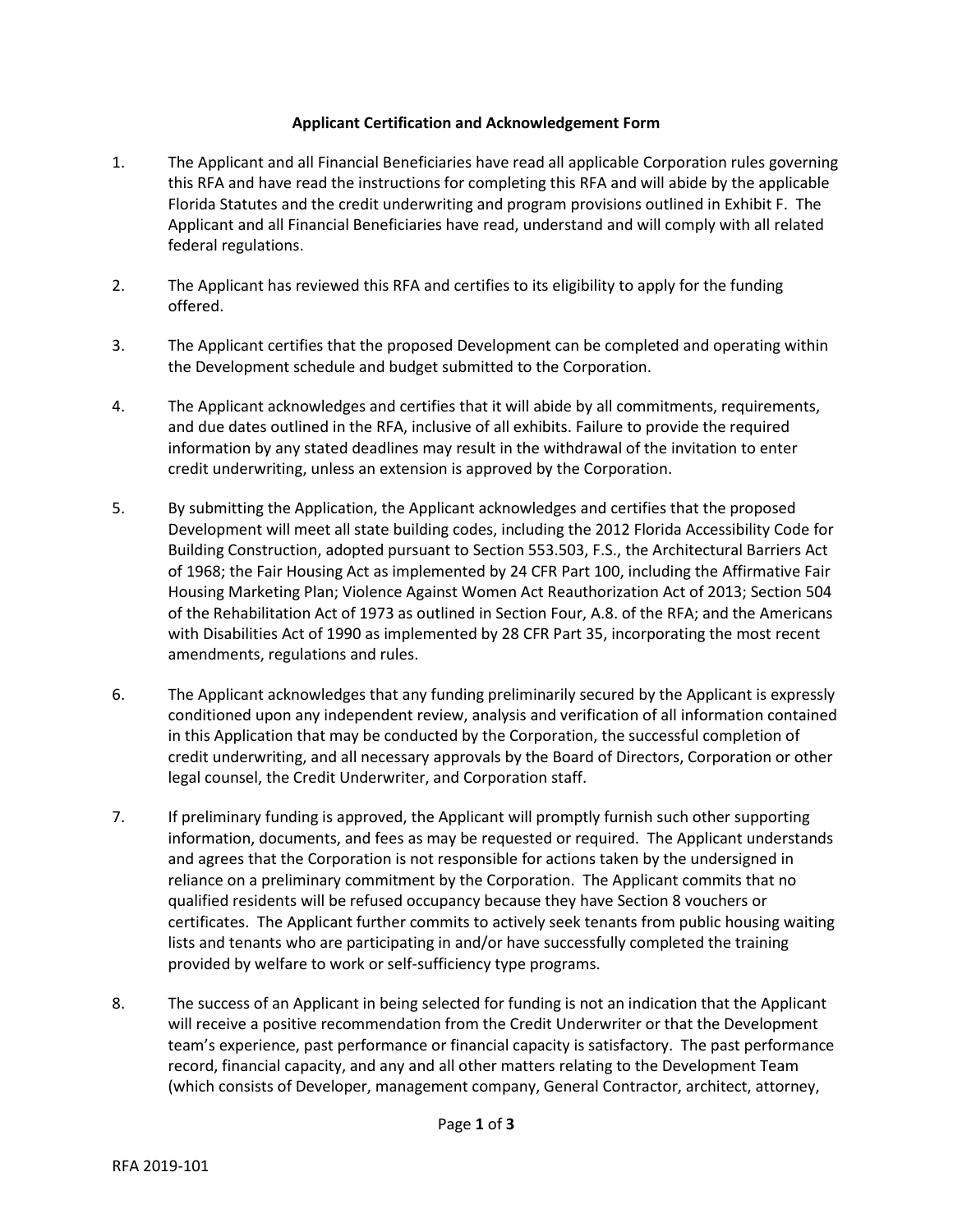and accountant) will be reviewed during credit underwriting. The Credit Underwriter may require additional information from any member of the Development team including, without limitation, documentation on other past projects and financials. Development teams with an unsatisfactory past performance record, inadequate financial capacity or any other unsatisfactory matters relating to their suitability may result in a negative recommendation from the Credit Underwriter.

- 9. The Applicant's commitments will be included in (i) a Land Use Restriction Agreement(s) and (ii) an Extended Use Agreement, if applicable, and must be maintained in order for the Development to remain in compliance, unless the Board approves a change.
- 10. The Applicant understands and agrees that it will ensure that (i) none of the General Contractor duties to manage and control the construction of the Development are subcontracted; (ii) none of the construction or inspection work that is normally performed by subcontractors is performed by the General Contractor; (iii) no construction cost is subcontracted to any entity that has common ownership or is an Affiliate of the General Contractor or the Developer, as further described in Exhibit F.
- 11. The Applicant, the Developer and all Principals are in good standing among all other state agencies and have not been prohibited from applying for funding.
- 12. In eliciting information from third parties required by and/or included in this Application, the Applicant has provided such parties information that accurately describes the Development as proposed in this Application. The Applicant has reviewed the third party information included in this Application and/or provided during the credit underwriting process and the information provided by any such party is based upon, and accurate with respect to, the Development as proposed in this Application.
- 13. Funding under this RFA is provided by the U.S. Department of Housing and Urban Development (HUD) through the Florida Department of Economic Opportunity's (DEO) Community Development Block Grant Disaster Recovery (CDBGDR) Program. Florida Housing Finance Corporation (The Corporation) is not responsible, and Applicants shall hold the Corporation harmless from liability and claim for damages or expenses, in the event that HUD or DEO retracts, suspends, or interrupts such funding.
- 14. The Applicant understands and agrees to cooperate with any audits conducted in accordance with the provisions set forth in Section 20.055(5), F.S.